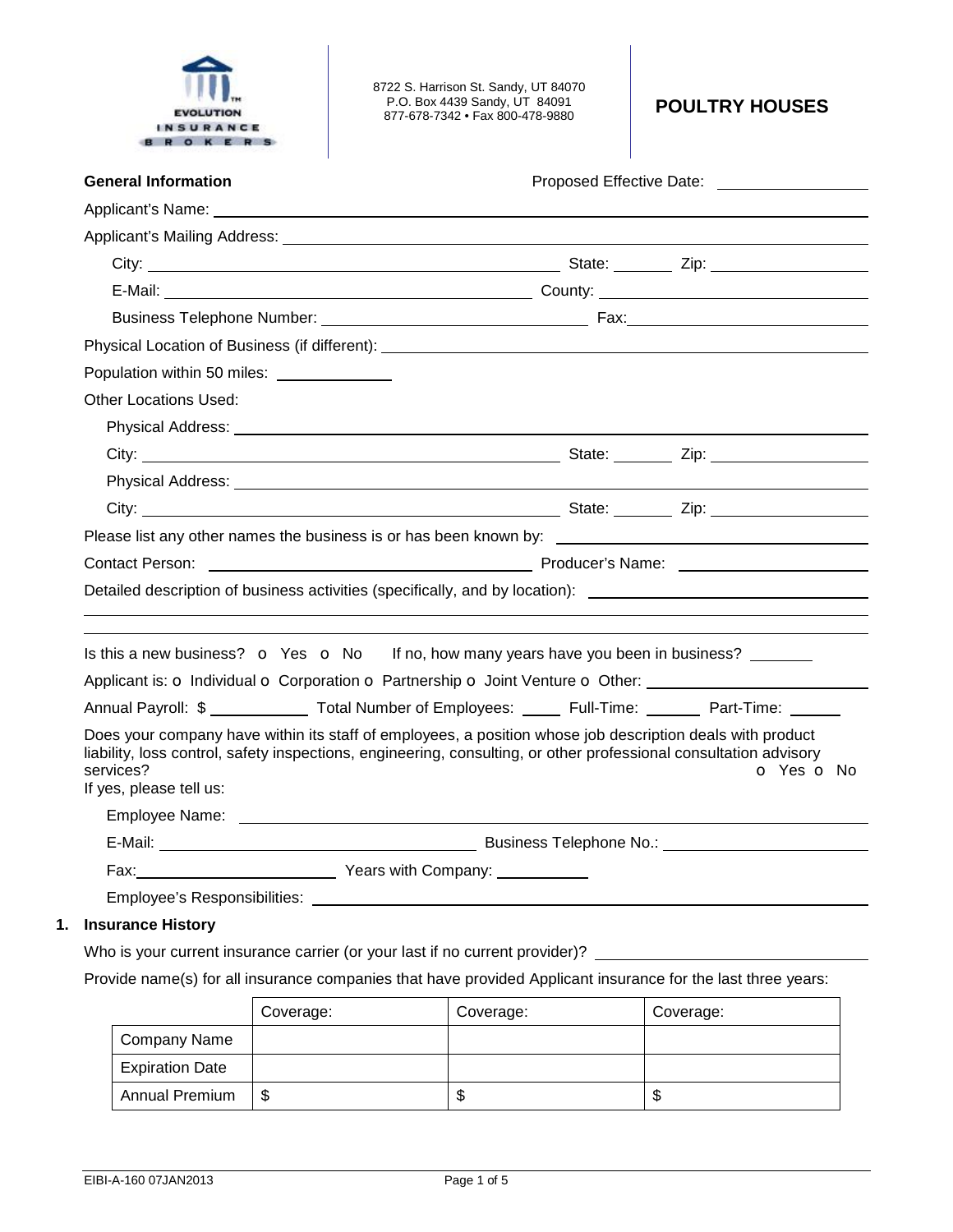Has the Applicant or any predecessor ever had a claim? **O** Yes **o** No

| Attach a five year loss/claims history, including details. (REQUIRED)                                           |                          |
|-----------------------------------------------------------------------------------------------------------------|--------------------------|
| Have you had any incident, event, occurrence, loss, or Wrongful Act which might give rise to a Claim covered by |                          |
| this Policy, prior to the inception of this Policy?                                                             | <b>o</b> Yes <b>o</b> No |
| If yes, please explain:                                                                                         |                          |

Has the Applicant, or anyone on the Applicant's behalf, attempted to place this risk in standard markets?

o Yes o No

If the standard markets are declining placement, please explain why: \_\_\_\_\_\_\_\_\_\_\_\_\_\_\_\_\_\_

## **2. Desired Insurance**

 

|                   |                     | <b>Property:</b> o Broad o Basic o Special Wind Deductible: o 5% o 10% |
|-------------------|---------------------|------------------------------------------------------------------------|
| Per Act/Aggregate | OR                  | Per Person/Per Act/Aggregate                                           |
|                   | Astrial Coale Malus | O <sub>min</sub>                                                       |

|                        | <b>Actual Cash Value</b> | Coinsurance |
|------------------------|--------------------------|-------------|
| <b>Building Value</b>  | \$                       | ѡ           |
| <b>Contents Value</b>  | \$                       | ѡ           |
| <b>Business Income</b> | \$                       | ۰D          |
| Other                  | \$                       | ۰D          |

### **Poultry House Deductible: o \$5,000 o \$10,000**

## **3. Business Activities**

| 1. Building Type:                     |                               |                                     |
|---------------------------------------|-------------------------------|-------------------------------------|
| AB - Automated Breeder/Layer          | <b>B</b> -Broiler             | <b>BC</b> – Broiler With Cool Cells |
| <b>B&amp;G</b> – Breeding & Gestation | $E -$ Equipment Shed          | $F - Farrowing$                     |
| $FIN - Finishing$                     | $L$ – Litter Barn             | MB - Manual Breeder/ Layer          |
| $N - N$ ursery                        | $P -$ Pullet House            | <b>S</b> – Stack House              |
| <b>TKB</b> - Turkey Brooder           | <b>TKGO</b> - Turkey Grow Out | $C$ – Compost                       |
|                                       |                               |                                     |

#### **O** – Other (Describe)

| <b>Property Description:</b> | Bldg 1 | Bldg <sub>2</sub> | Bldg <sub>3</sub> | Bldg 4 |
|------------------------------|--------|-------------------|-------------------|--------|
| <b>Building Type</b>         |        |                   |                   |        |
| Root Truss Type              |        |                   |                   |        |
| Year Built                   |        |                   |                   |        |
| Bldg Length & Width          |        |                   |                   |        |
| <b>Bldg Condition</b>        |        |                   |                   |        |
| # of ft. between trusses     |        |                   |                   |        |
| Distance Between Bldgs       |        |                   |                   |        |
| Value per bldg:              |        |                   |                   |        |

**Note for Truss Type use: F = Frame; M = Metal**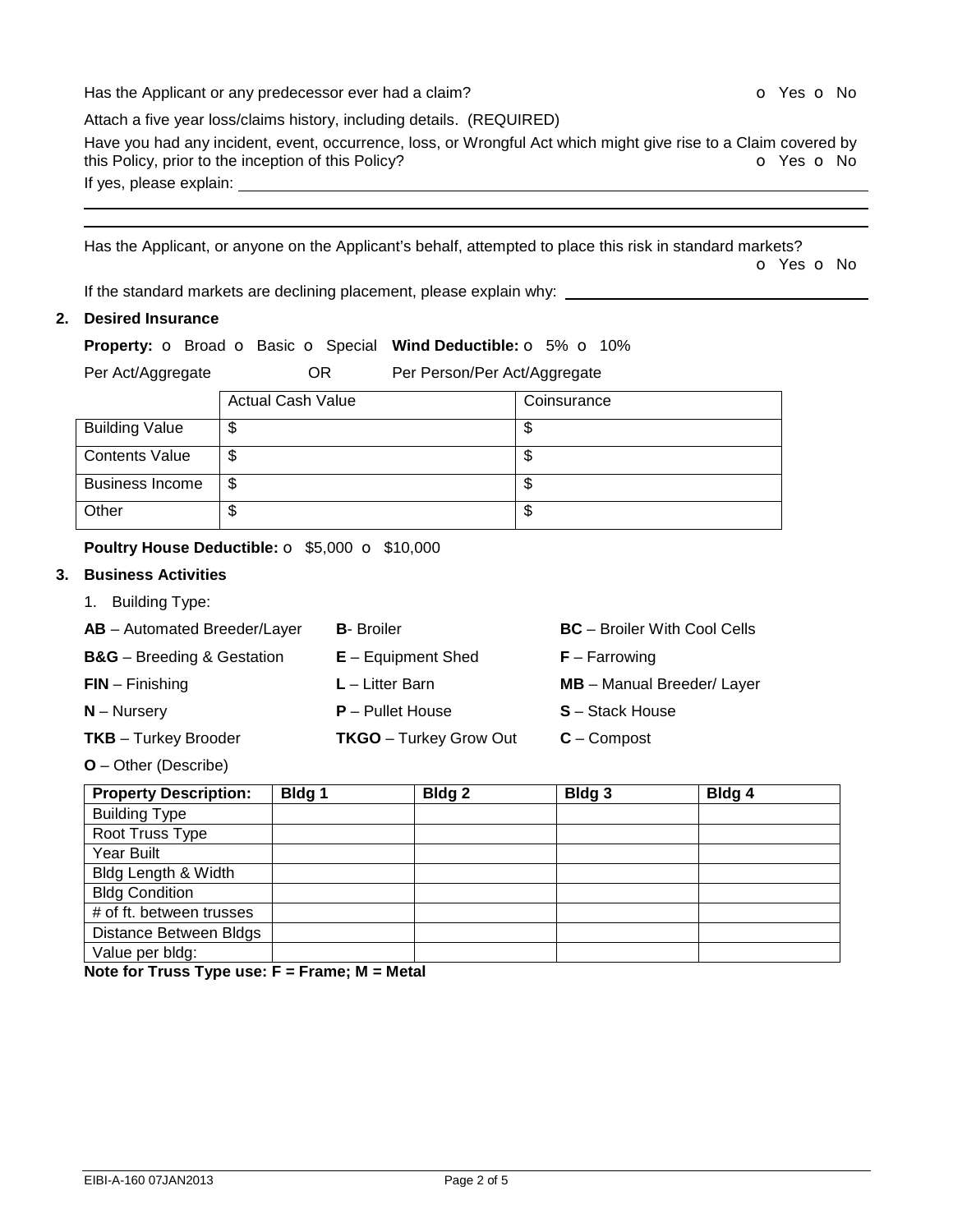# 2. Equipment Floater Coverage: (Inland Marine)

| <b>Type of Equipment</b> |    |                                                                | <b>Make</b><br><b>Model</b> |                                                                                                                                                                                                                                | Serial # | Value |                          |
|--------------------------|----|----------------------------------------------------------------|-----------------------------|--------------------------------------------------------------------------------------------------------------------------------------------------------------------------------------------------------------------------------|----------|-------|--------------------------|
|                          |    |                                                                |                             |                                                                                                                                                                                                                                |          |       |                          |
|                          |    |                                                                |                             |                                                                                                                                                                                                                                |          |       |                          |
|                          |    |                                                                |                             |                                                                                                                                                                                                                                |          |       |                          |
|                          |    |                                                                |                             |                                                                                                                                                                                                                                |          |       |                          |
|                          |    |                                                                |                             |                                                                                                                                                                                                                                |          |       |                          |
|                          |    |                                                                |                             |                                                                                                                                                                                                                                |          |       |                          |
|                          |    | 3. Business Income Coverage (Optional):                        |                             |                                                                                                                                                                                                                                |          |       | O Yes O No               |
|                          |    |                                                                |                             |                                                                                                                                                                                                                                |          |       |                          |
|                          |    |                                                                |                             |                                                                                                                                                                                                                                |          |       |                          |
|                          |    |                                                                |                             |                                                                                                                                                                                                                                |          |       |                          |
|                          |    |                                                                |                             |                                                                                                                                                                                                                                |          |       |                          |
|                          |    | 5. Neighborhood description:                                   |                             |                                                                                                                                                                                                                                |          |       |                          |
|                          |    | a. Type: <b>□Residential □ Commercial □Rural</b>               |                             |                                                                                                                                                                                                                                |          |       |                          |
|                          |    | b. Status: Improving Stable                                    |                             |                                                                                                                                                                                                                                |          |       |                          |
|                          | c. | Protection Class: ____________                                 |                             |                                                                                                                                                                                                                                |          |       |                          |
| 6.                       |    | <b>Building improvements?</b>                                  |                             |                                                                                                                                                                                                                                |          |       |                          |
|                          |    | a. Wiring? o Yes o No Year:                                    |                             |                                                                                                                                                                                                                                |          |       |                          |
|                          | b. | Plumbing? o Yes o No Year: _________                           |                             |                                                                                                                                                                                                                                |          |       |                          |
|                          | C. | Roofing? o Yes o No Year:                                      |                             |                                                                                                                                                                                                                                |          |       |                          |
|                          | d. | Heating? o Yes o No Year: ___________                          |                             |                                                                                                                                                                                                                                |          |       |                          |
|                          |    | e. Other: <b>o</b> Yes <b>o</b> No Year: <u>containing</u>     |                             |                                                                                                                                                                                                                                |          |       |                          |
| 7.                       |    |                                                                |                             | Approximate distance to nearest hydrant?                                                                                                                                                                                       |          |       |                          |
|                          |    | 8. Fire extinguishers:<br>If yes, please answer the following: |                             |                                                                                                                                                                                                                                |          |       | <b>o</b> Yes <b>o</b> No |
|                          |    | a. Number of extinguishers:                                    |                             |                                                                                                                                                                                                                                |          |       |                          |
|                          | b. |                                                                |                             |                                                                                                                                                                                                                                |          |       |                          |
|                          | c. |                                                                |                             |                                                                                                                                                                                                                                |          |       |                          |
|                          | d. |                                                                |                             |                                                                                                                                                                                                                                |          |       |                          |
|                          | е. |                                                                |                             | CO2 system: Note and the state of the state of the state of the state of the state of the state of the state of the state of the state of the state of the state of the state of the state of the state of the state of the st |          |       |                          |
|                          | f. | o Manual o Automatic                                           |                             |                                                                                                                                                                                                                                |          |       |                          |
| 9.                       |    | Does risk have sprinkler system?                               |                             |                                                                                                                                                                                                                                |          |       | o Yes o No               |
|                          |    | 10. Hazards Noted:                                             |                             |                                                                                                                                                                                                                                |          |       |                          |
|                          | a. | Difficult access for Fire Dept.:                               |                             |                                                                                                                                                                                                                                |          |       | <b>o</b> Yes <b>o</b> No |
|                          | b. | Open foundation:                                               |                             |                                                                                                                                                                                                                                |          |       | <b>o</b> Yes <b>o</b> No |
|                          | c. | Flooding or high water:                                        |                             |                                                                                                                                                                                                                                |          |       | o Yes o No               |
|                          | d. | o Isolated o Hidden                                            |                             |                                                                                                                                                                                                                                |          |       |                          |
|                          | е. | O Combustible brush O Debris                                   |                             |                                                                                                                                                                                                                                |          |       |                          |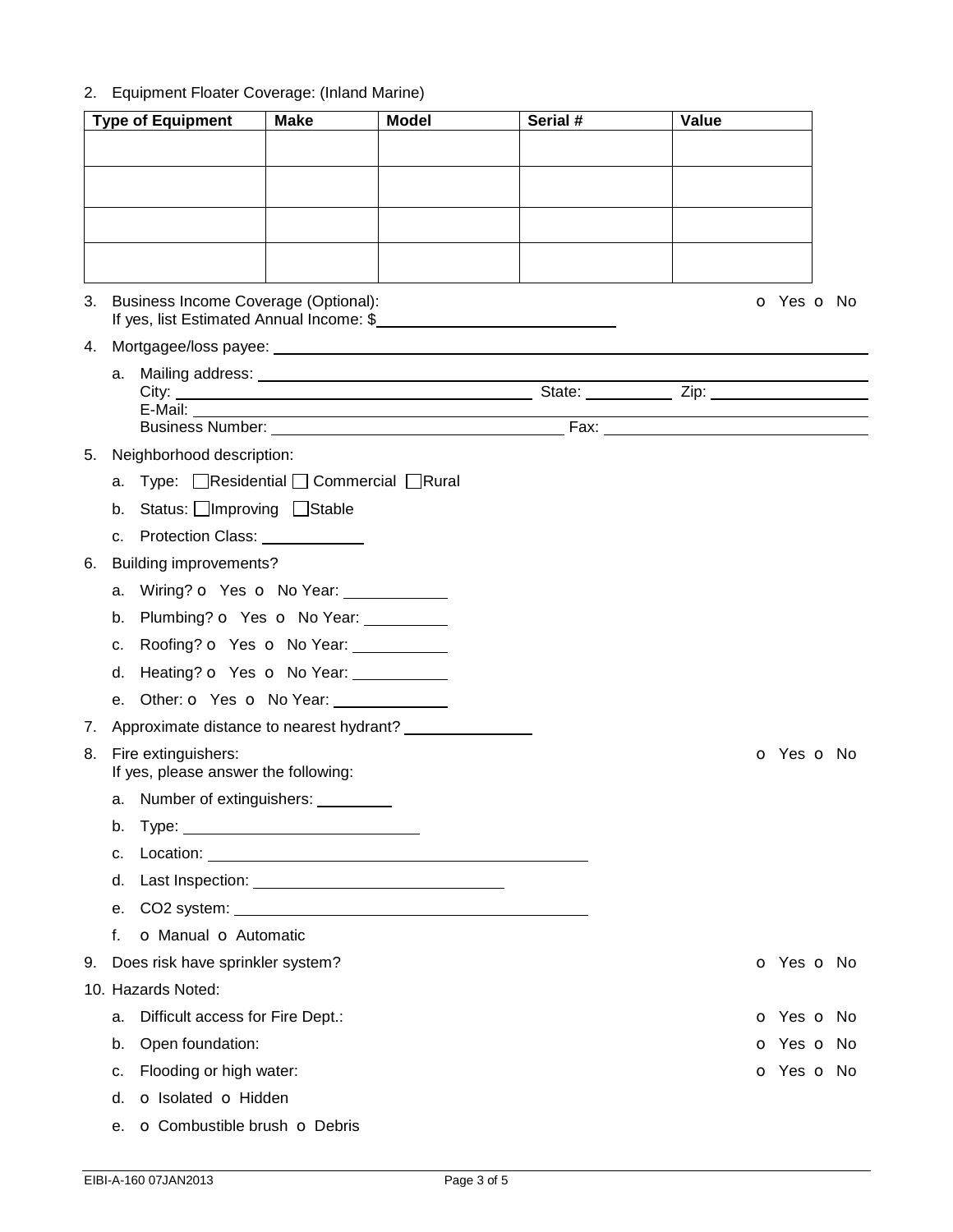- f. Number of chicken per coop:
- g. What type of drainage?
- h. What type of ventilation?
- i. How is water supplied to chickens? \_\_\_\_
- 11. What measures are taken for pest control? Please explain:
- 12. Please provide, on the following page, a drawing of the location to be insured. (Please note other structures and distances between structures.)

#### **REPRESENTATIONS AND WARRANTIES**

The "Applicant" is the party to be named as the "Insured" in any insuring contract if issued. By signing this Application, the Applicant for insurance hereby represents and warrants that the information provided in the Application, together with all supplemental information and documents provided in conjunction with the Application, is true, correct, inclusive of all relevant and material information necessary for the Insurer to accurately and completely assess the Application, and is not misleading in any way. The Applicant further represents that the Applicant understands and agrees as follows: (i) the Insurer can and will rely upon the Application and supplemental information provided by the Applicant, and any other relevant information, to assess the Applicant's request for insurance coverage and to quote and potentially bind, price, and provide coverage; (ii) the Application and all supplemental information and documents provided in conjunction with the Application are warranties that will become a part of any coverage contract that may be issued; (iii) the submission of an Application or the payment of any premium does not obligate the Insurer to quote, bind, or provide insurance coverage; and (iv) in the event the Applicant has or does provide any false, misleading, or incomplete information in conjunction with the Application, any coverage provided will be deemed void from initial issuance.

The Applicant hereby authorizes the Insurer and its agents to gather any additional information the Insurer deems necessary to process the Application for quoting, binding, pricing, and providing insurance coverage including, but not limited to, gathering information from federal, state, and industry regulatory authorities, insurers, creditors, customers, financial institutions, and credit rating agencies. The Insurer has no obligation to gather any information nor verify any information received from the Applicant or any other person or entity. The Applicant expressly authorizes the release of information regarding the Applicant's losses, financial information, or any regulatory compliance issues to this Insurer in conjunction with consideration of the Application.